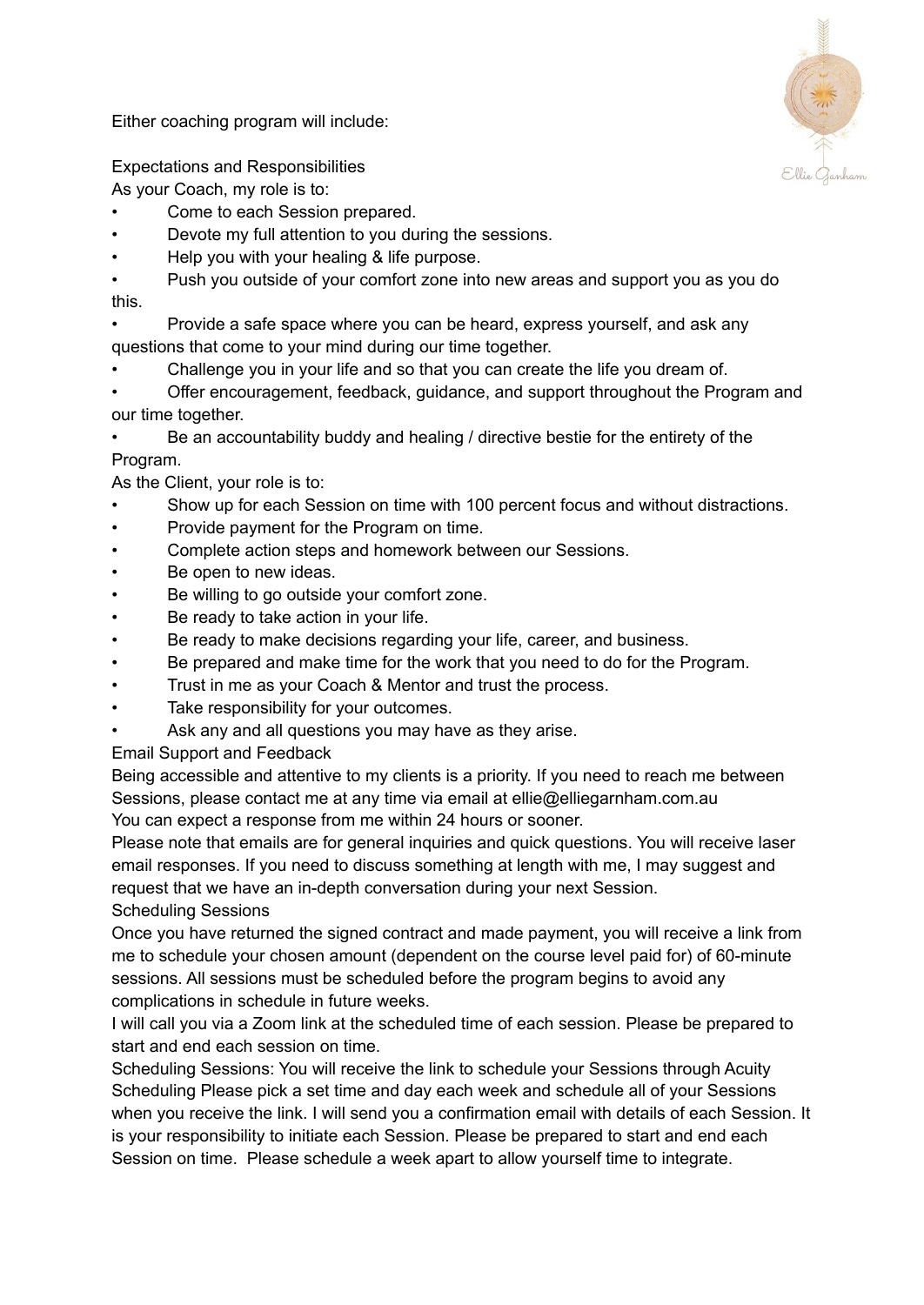

All Sessions must be used within 6 months of first session. No refunds on any sessions once course has been booked and paid.

Cancellation or Rescheduling

If you need to cancel or reschedule a Session for any reason, you must do so at least 24 hours prior to the scheduled session.

Please use the Acuity scheduling system to cancel and reschedule another available time. Appointments cancelled with less than 24 hours notice may be forfeited without the opportunity to reschedule, and no refund will be given.

Investment and Payment

The payment options for these programs are between \$2700 - \$10,000usd up front. If paying with payment plans, you must pay ahead of your next session.

You agree that you are financially willing and able to invest in this Program by choice, and by doing so, you are not in any way incurring any economic hardship. If a payment cannot be made, your Program will be put on hold for upto 3 months to assist, and then 6 months to use all sessions stays in place. You may not pause your program to start at a later date. Refund Policy

I want you to be happy with your Program; however, it is your responsibility to bring up any concerns immediately. I will do my absolute best to run this program in a way that works best for you and accommodate you with any needs. However, if you do not address your concerns, I am not responsible for any claims made by you.

If for some reason you are not satisfied you may stop the Program at any time, whether or not you have held all of your Sessions. However, termination of this contract is subject to 30 days notice.

If you decide to withdraw for any reason, you will remain fully responsible for all sums payable under this Agreement. If all payments have been made, no refund will be given. To clarify, no refund will be provided for any reason especially taking into consideration the material provided to you when you commence this course. This is sensitive material, fully copywrited and NOT to be used by anyone that hasnt completed the course and received the graduation certificate. THAT is VERY IMPORTANT.

If either of us give notice to terminate this Agreement, then as soon as reasonably practicable after such notice, you shall make yourself available for a final Session. On or before the date of termination of this Agreement, you shall immediately pay any unpaid fees or other sums payable under this agreement. In plain English, you are still responsible for all fees regardless of termination / cancellation of the program.

**Confidentiality** 

All information exchanged during the Program will be kept strictly confidential. I will not disclose confidential information that you share with me during the Program to anyone else without reason to know such information, unless required by law, ethics, or upon written authorization by you.

To be clear, I may be ethically and legally obligated to reveal information if:

- If it is suspected that abuse or neglect of children or elders occurring.
- If in my presence you make or imply threats of violence or are a danger to yourself or another person.
- If I feel you may lose control of your actions.
- If something illegal is occurring.

Informed Consent

Client understands that coaching & mentoring & teaching is for the purpose of things including, but not limited to, radically improve the way you live your life, teaching you a skill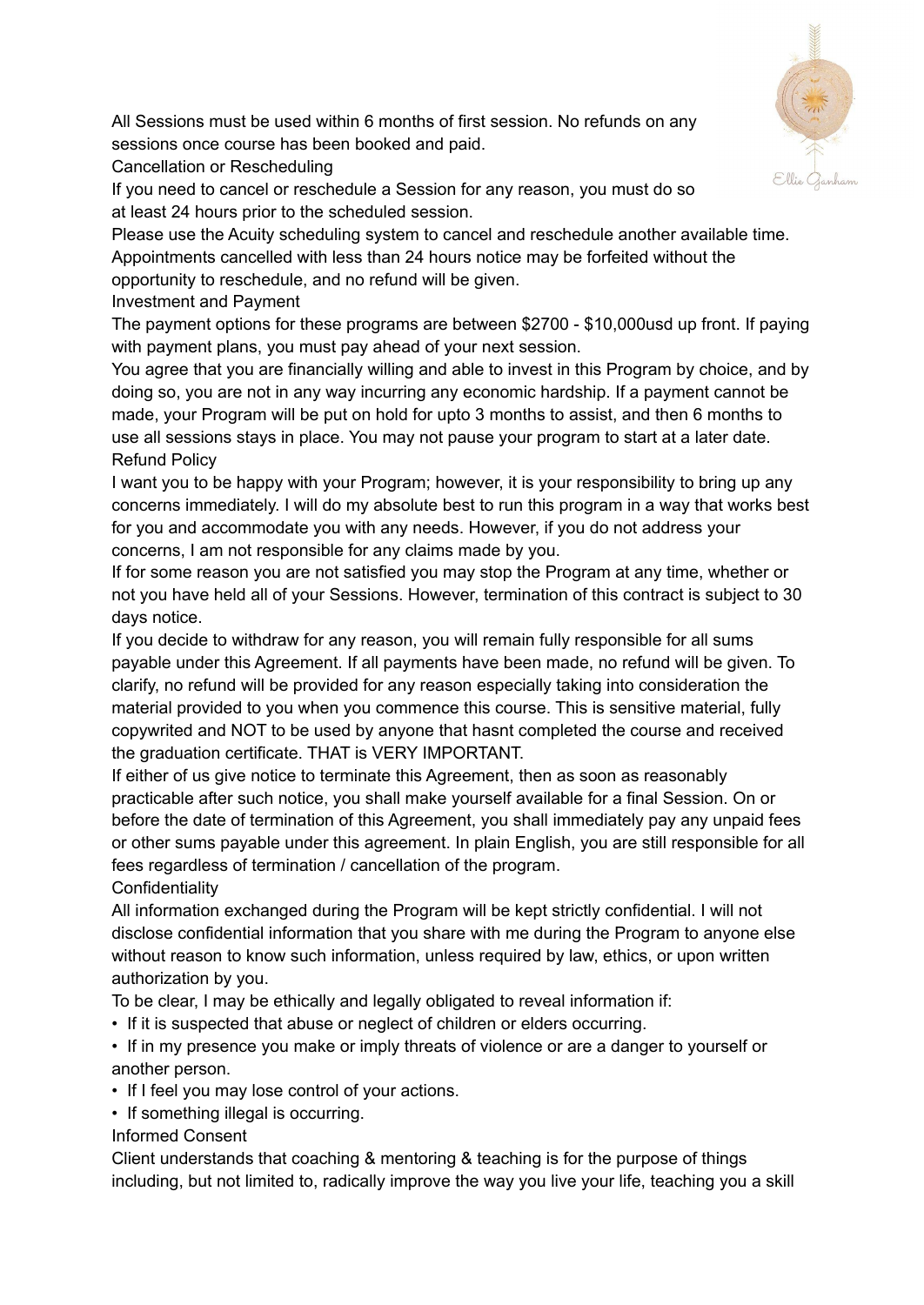to help be of service to others in the most ethical and highly vibrational way, and to kick start your business. You may experience higher quality of life, more clients, higher income, and great impact in the world. However this is not a guarantee.



Client gives informed consent to engage in coaching / mentoring / teaching services and for Coach / Mentor / Teacher to assist in coaching / mentoring / teaching for the aforementioned purpose(s). Client agrees that he/she is using coaching / mentoring / teaching services entirely at his/her own risk. Coaching is provided "as is" without any warranty of any kind, express or implied. Client warrants that any decisions, actions, or inaction they made and consequences thereof, are their own and at their own risk and that Client takes full responsibility for all emotional, mental, behavioral, and physical risks. Coach makes zero guarantees as to the results of their services.

### Intellectual Property Rights

Coach / Mentor / Teacher, Ellie Garnham, retains all ownership rights to the materials provided during your participation in the Program. The copyrighted and original materials you are provided are for your individual use only and come with a single-user license. You are not authorized to share, copy, distribute, or otherwise disseminate any materials received from me (Ellie Garnham) electronically or otherwise without my prior written consent. All intellectual property, including the copyrighted Program materials, shall remain the sole property of Ellie Garnham and no license to sell or distribute my materials is granted or implied. You agree not to reproduce, duplicate, copy, sell, trade, resell or exploit for any commercial or personal purposes, any portion of the Program, including any of the Program materials.

#### Personal Responsibility and Assumption of Risk

You acknowledge that you take full responsibility for your well-being and all decisions made before, during, and after your Program. I have used care in preparing the information provided to you, but all of my information, programs and services are made available to you as marketing and business tools for your own personal use and for informational and educational purposes only. You accept full responsibility for your choices, actions, and results, and expressly assume the risks of the Program for your use, or non-use, of the information provided to you. You also understand that you are expressly assuming all of the risks of the Program, whether or not such risks were created or exacerbated by the Program. Disclaimer: Coach / Mentor / Teacher, Ellie Garnham, explicitly states that while serving in the role of a Coach / Mentor / Teacher I am not, nor am I holding myself out to be a therapist, counsellor, certified coach, business strategist, accountant, or any other kind of position in any way at any time before, during, or after your Program. Nothing contained in this Program is intended to be a substitute of other tools and services you may need.

I am not providing medical, legal, financial, or other professional advice in any way. You should always seek the advice of your own healthcare provider, attorney, accountant, or financial manager regarding your own medical, legal, or financial situation.

By signing this Agreement you agree that you are also consenting to the full Disclaimer which may be found on my website.

### Limitation of Liability, Indemnification, and Release of Claims

Coach / Mentor / Teacher Ellie Garnham may not be held responsible in any way for the information that you request or receive through this Program. By signing this Agreement, you fully and completely hold harmless, indemnify and release Coach / Mentor / Teacher Ellie Garnham and any employees, shareholders, directors, staff, consultants, agents, or anyone affiliated with us from any and all liability, damages, causes of action, allegations, suits, sums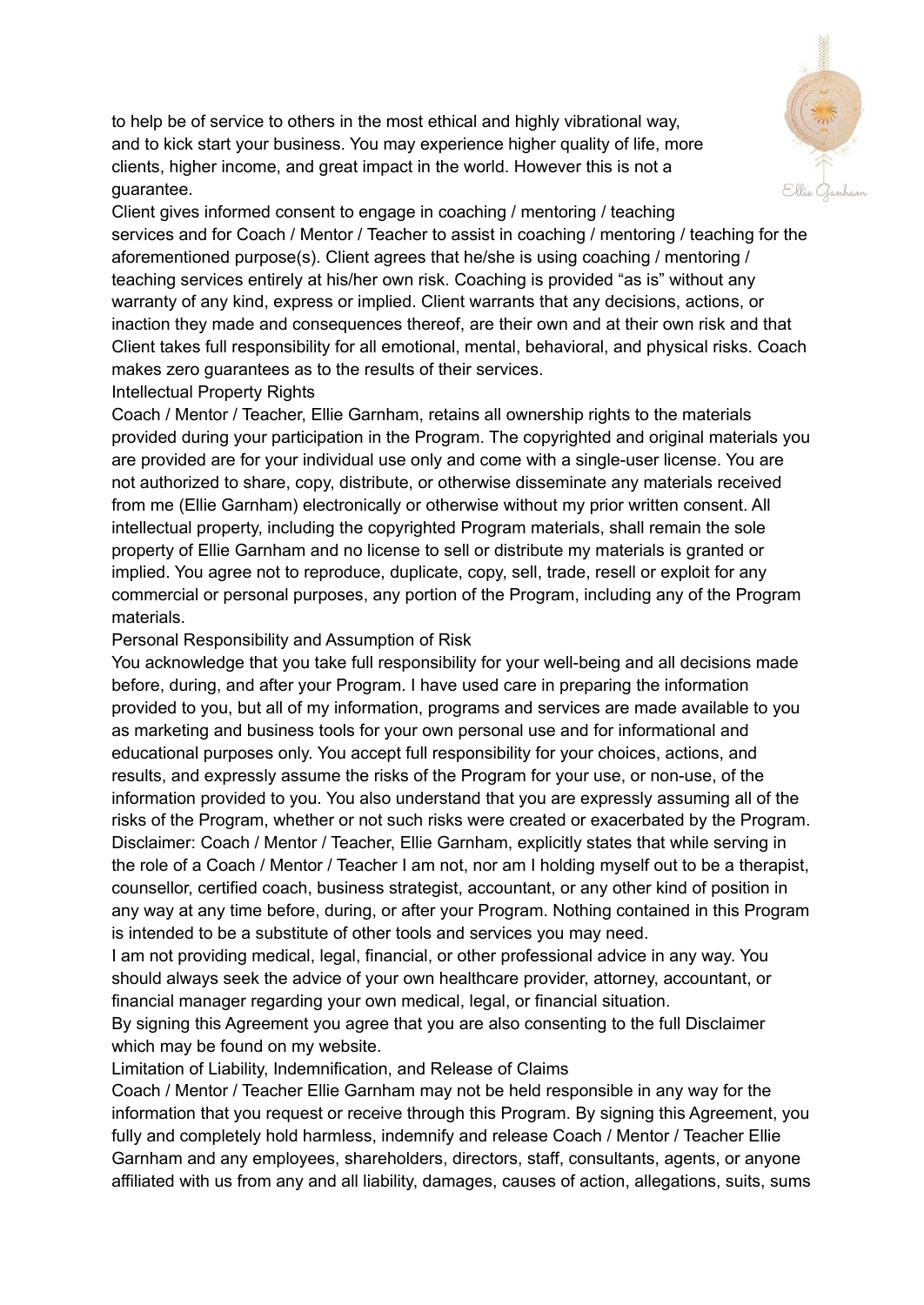of money, claims and demands whatsoever, in law or equity, that you ever had, now have or will have in the future against me or us, arising from your participation in or in any way related to the Program, even if we were aware in advance of the possibility of any such claim.



# Non-Disparagement

In the unfortunate event of a dispute between Client and Coach / Mentor / Teacher, Client agrees not to engage in any conduct or communications, public or private, designed to disparage the Program, Coach / Mentor / Teacher. Where requested by law or arbitration, of course, Client is not prohibited from sharing their thoughts and opinions as a part of the legal process. By signing this Agreement, we are both acknowledging that we have read, understand, agree to and accept all of the terms in this Agreement. Your Program will not begin until this signed document has been received, and until payment has been made.

## Dispute Resolution

If a dispute arises between Client and Coach all communication will be through phone, Skype, Zoom, or Facebook Messenger. However, should a dispute ever arise between us, we agree now that we will submit to binding arbitration before a single arbitrator, selected jointly. Prior to seeking arbitration, the Client must submit his or her complaint to me, the Coach, with full details about the Client's dissatisfaction with the Program via e-mail to Coach at ellie@elliegarnham.com.au The Client understands that the only remedy that can be awarded to the Client through arbitration is a full refund of the Payment made to date. No award of consequential or of any other type of damages may be granted. Any judgment on an arbitrator's award, if made, is binding and may be entered into any court having the appropriate jurisdiction.

By signing this Agreement Client agrees to a modification of the statute of limitations such that any arbitration must be commenced within one (1) year of the date of the act, omission, or other conduct complained of as submitted in e-mail, or shall otherwise be forfeited forever. Arbitration will be held in [city], [state], [country], and the prevailing party shall be entitled to all reasonable attorney's fees and costs necessary to enforce the Agreement. Other Important Terms:

Entire Agreement: This Agreement constitutes the entire agreement between the Parties and any prior understanding or representation of any kind shall not be binding upon any Party, except to the extent incorporated in this Agreement.

Modification of Agreement: Any modification of this Agreement or additional obligation assumed by any Party in connection with this Agreement shall be binding only if evidenced in a writing signed by each Party.

Assignment: Neither this Agreement nor any other rights or obligations under this Agreement shall be assigned or otherwise transferred.

No Waiver: The failure to enforce any provision of this Agreement shall not be construed as a waiver or limitation of the right to later enforce and compel strict compliance with every part of this Agreement.

Effect of Partial Invalidity: The invalidity of any portion of this Agreement will not and shall not be deemed to affect the validity of any other provision. In the event any provision of this Agreement is held to be invalid, the Parties agree that the remaining provisions shall be deemed to be in full force and effect as if they had been executed by both Parties subsequent to the expungement of the invalid provision.

Governing Law: This Agreement shall be construed according to the laws of Melbourne, VIC, Australia.